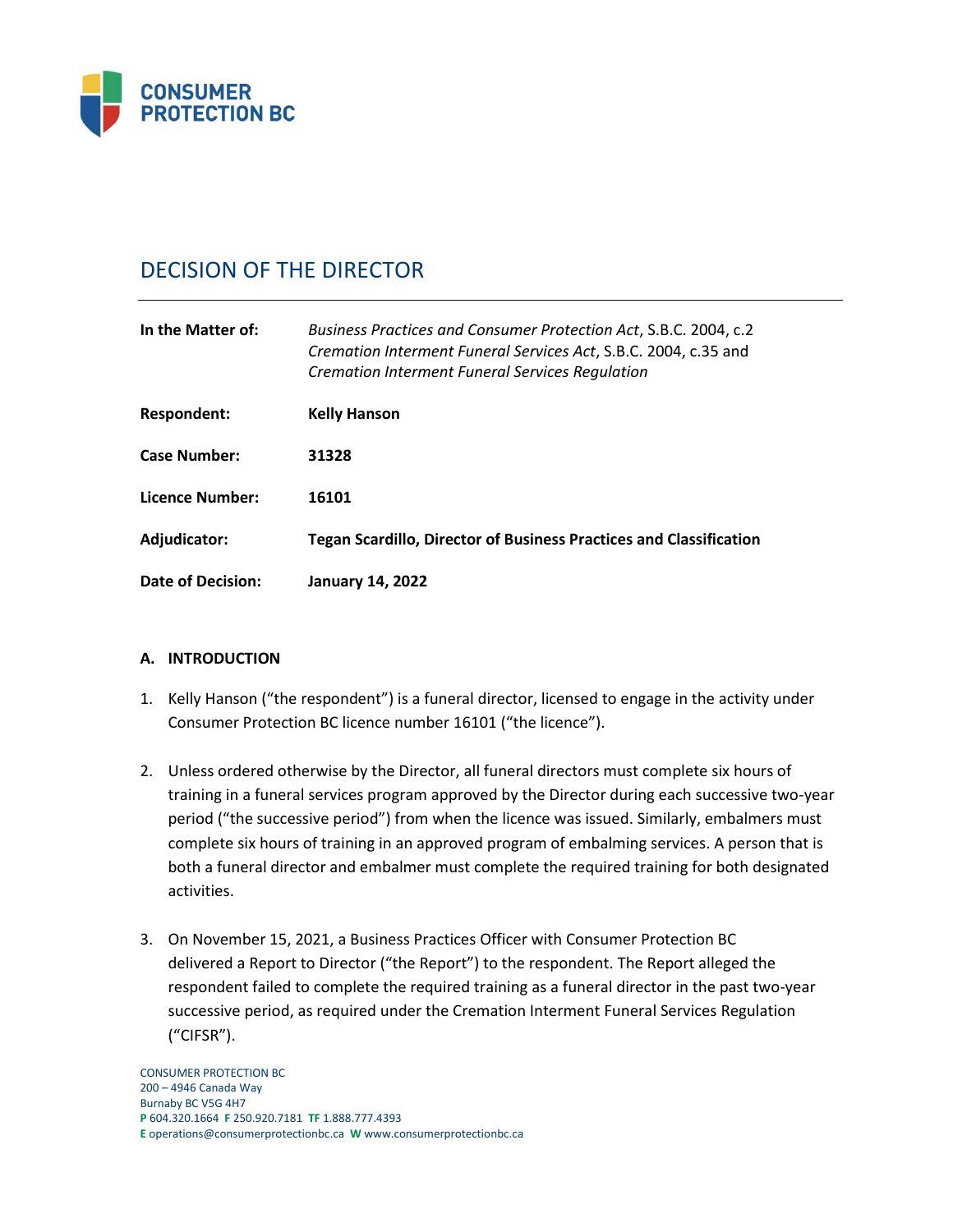Kelly Hanson – January 2022 Determination Page 2 of 9

4. I have been delegated the authority of the Director to decide if a contravention to the legislation has taken place and what consequences, if any, should flow from a confirmed contravention.

## **B. OPPORTUNITY TO BE HEARD**

- 5. Prior to an action being taken under the *Business Practices and Consumer Protection Act*  ("BPCPA") and the *Cremation Interment and Funeral Services Act* ("CIFSA"), the person subject to the action must be provided with an opportunity to be heard.
- 6. An opportunity to be heard notice ("the notice") was emailed to the respondent on November 15, 2021. It provided the respondent with the opportunity to submit a written reply to the Report by November 29, 2021. The notice indicated after the opportunity to respond was completed, a decision maker for Consumer Protection BC would determine whether the alleged violation(s) occurred. Possible licensing and enforcement consequences for a confirmed contravention were described in the notice.
- 7. The respondent did not provide a response to the report.
- 8. I conclude the requirement for providing an opportunity to be heard has been completed.

# **C. ALLEGED CONTRAVENTION(S)**

- 9. The Report advances the following allegation(s):
	- 1. The respondent contravened CIFSR section 38(1)(a) by failing to complete the minimum required six hours of training in a program of funeral services approved by the Director during the past two-year successive period commencing on the date the respondent was first issued a funeral director licence.

## **D. LEGISLATION**

10. The legislation relevant to the alleged contravention is contained in the CIFSR:

## *Continuing education*

*38 (1)A person licensed as a funeral director, embalmer or both must complete a minimum of (a) 6 hours of training in a program of funeral services that is approved by the director, if licensed as a funeral director, (b) 6 hours of training in a program of embalming that is approved by the director, if licensed as an embalmer,*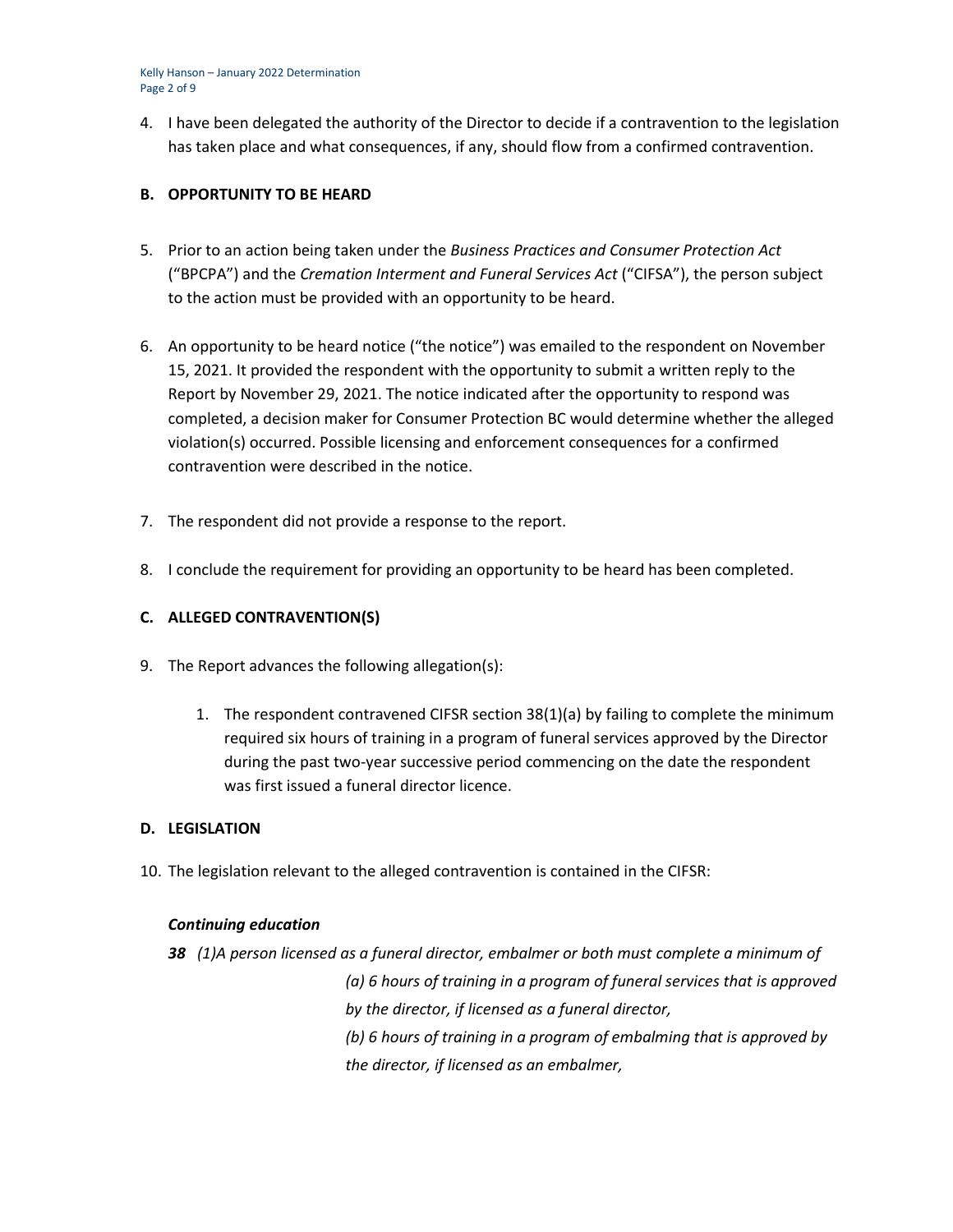*during each successive two-year period where the first two-year period commences on the date the person first received their licence to act as a funeral director or an embalmer or both in the Province.*

*(2) Despite subsection (1), the director may at any time require a funeral director or embalmer to take additional training in a program of funeral services education or embalming.*

## **E. EVIDENCE**

- 11. I have reviewed the Report in its entirety. I limit my comments to only the parts of the evidence necessary to give context to my decision.
- 12. The respondent was first issued the licence on September 15, 1999 to act and hold themselves out as a funeral director.
- 13. The most recent successive two-year period from when the respondent was first issued the licence commenced September 15, 2019 to September 15, 2021.
- 14. On July 20, 2020, Consumer Protection BC emailed all licensed funeral directors and embalmers providing information about changes being made to share the status of individual continuing education training requirements. The communication provided a reminder that it is the responsibility of the funeral director and embalmer to ensure course completion documentation is submitted to Consumer Protection to receive credit for completion. It was also noted in the communication that funeral directors and embalmers would receive a status report every six months as a reminder of credits completed and how many credits remained due.
- 15. On July 21, 2020, the respondent was sent an email from Consumer Protection BC that showed the respondent had not completed any credits for funeral services in the current two-year successive period. The communication noted the required education credits were due on "9/15/2021".
- 16. Before the end of the two-year successive period (September 15, 2019 to September 15, 2021), Consumer Protection BC did not receive any records showing the respondent had completed any of the required credits in funeral services.
- 17. The Report to Director was emailed to the respondent on November 15, 2021.
- 18. The respondent did not provide a response to the report.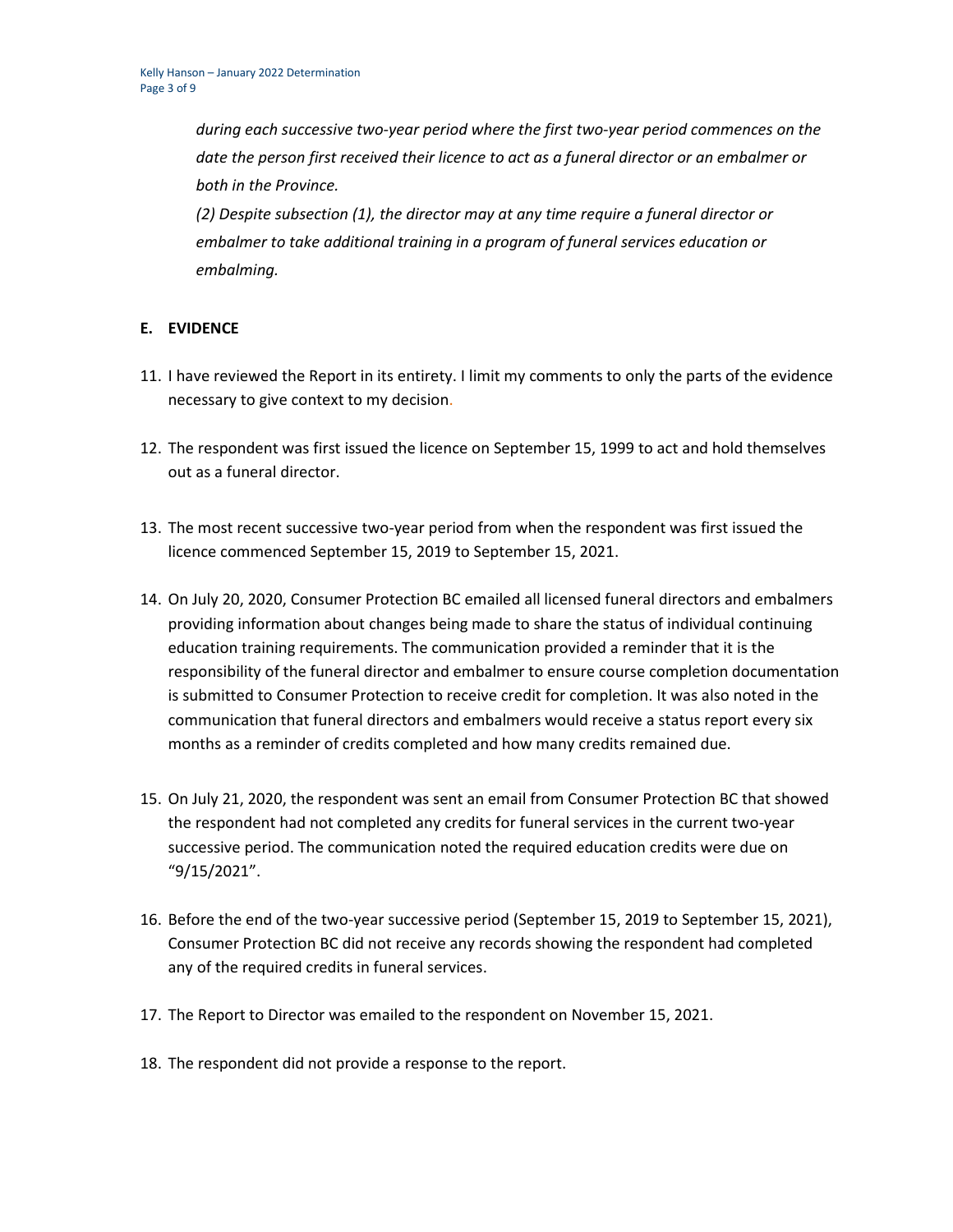## **F. ANALYSIS**

- 19. Without a response to the report, I am left with the evidence provided in the report to form my analysis and conclusion.
- 20. The evidence clearly establishes in the last two-year successive period of September 15, 2019 to September 15, 2021, the respondent was required to complete a minimum of six hours in an approved program of funeral services. The responded did not complete the required training before the end of the last two-year successive period; therefore, I find the respondent contravened CIFSR section 38(1)(a).

## **G. DUE DIGILENCE**

21. The respondent is entitled to the complete defence of due diligence against the allegation if they show that all reasonable steps were taken to *prevent* the contravention from happening. The onus is on the respondent to establish this defence. I was not presented with any evidence to show due diligence by the respondent.

## **H. CONCLUSION**

22. I conclude the respondent contravened CIFSR section 38(1)(a) by failing to complete the minimum required six hours of training in a program of funeral services approved by the Director during the past two-year successive period (September 15, 2019, to September 15, 2021) from when the licence was first issued.

## **I. LICENSING AND ENFORCEMENT ACTION**

- 23. As the Director determining that a contravention has occurred, I may take one or more of the following actions:
	- suspend, cancel a license and/or impose conditions on a license (BPCPA section 146 and CIFSA section 55(3);
	- accept an undertaking on terms I consider appropriate (BPCPA section 154 and CIFSA section 56(2)(b);
	- issue a compliance order to take specified further corrective action, and to repay Consumer Protection BC costs of this inspection and any associated legal costs (BPCPA section  $155(4)(c)(d)$  and CIFSA section 56(2)(c);
	- impose an administrative penalty of up to \$5,000 on an individual (BPCPA section 164-165 BPCPA and CIFSA section 58)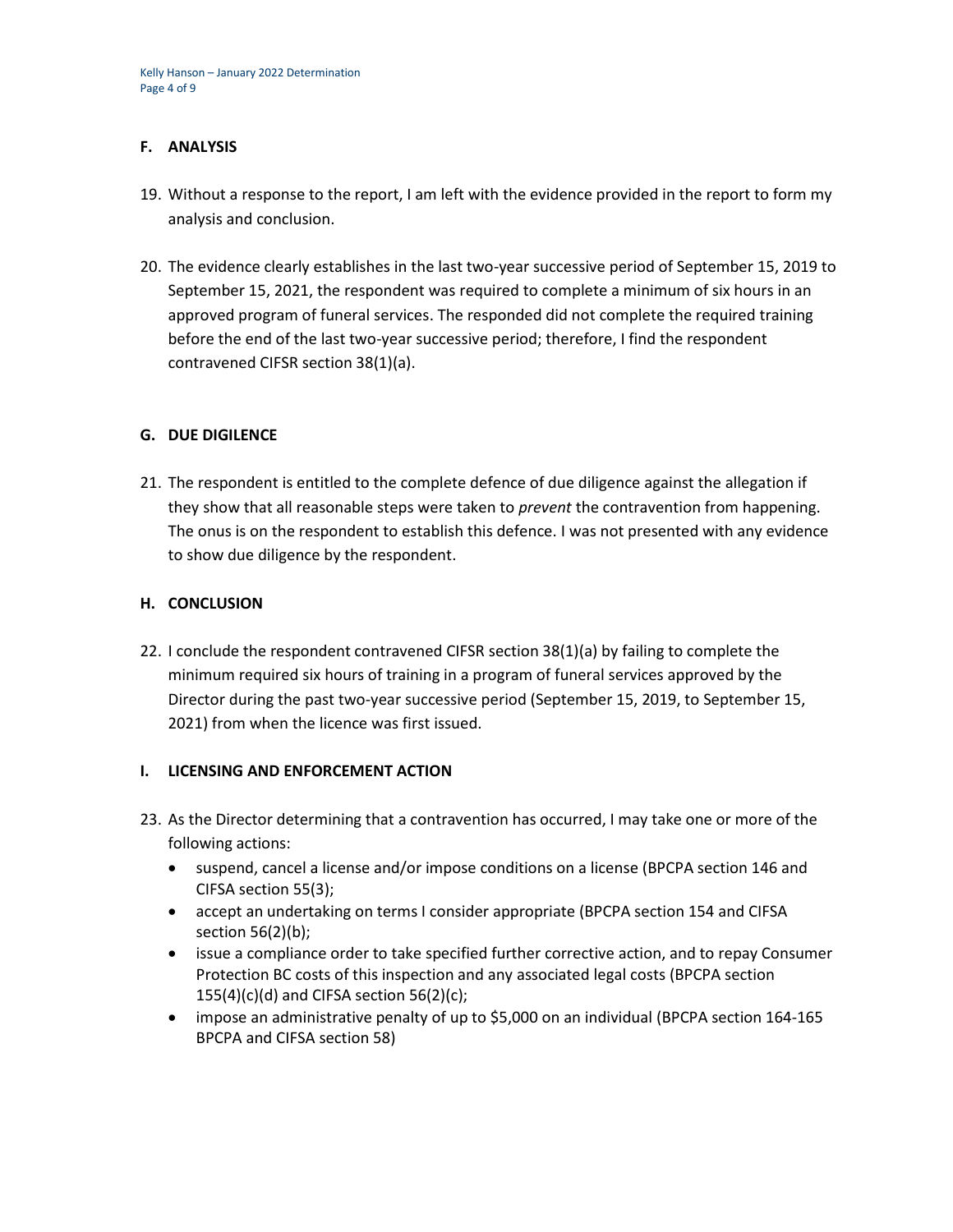## **Compliance Order**

- 24. Education requirements are in place to ensure funeral directors and embalmers stay up to date and expand in their level of skill and knowledge to perform the functions of the profession. I am not comfortable in allowing the respondent to maintain the licence without acquiring the full training that should have been obtained during the last two-year successive period. Therefore, I exercise my authority under BPCPA section 155(4)(c) and CIFSA 56(2)(c) to order that the respondent complete the education requirements in a program of funeral services to satisfy the minimum requirements that period. The respondent must also provide proof of course completion to Consumer Protection BC. These courses will be applied to the 2019 – 2021 period to satisfy the requirements for that period. For clarity, the respondent must still complete a minimum of 6 hours of approved training in a program of funeral services during the current successive period of 2021 - 2023. The precise terms are described in the Compliance Order attached to this decision.
- 25. I also exercise my authority under BPCPA section 155(4)(d) and CIFSA section 56(2)(c) to require the respondent reimburse Consumer Protection BC *partial* inspection costs associated with preparing the Report in the amount of \$150.00. Details of payment are described in the attached Compliance Order.

#### **Administrative Penalty**

- 26. As per CIFSA section 58(1), an administrative monetary penalty ("AMP") may be imposed where a person contravenes a prescribed provision of the CIFSR. A contravention to CIFSA section 38(1)(a) and/or 38(1)(b) is prescribed by the Administrative Penalties Regulation and may, therefore, attract an AMP.
- 27. BPCPA section 164(2) and CIFSA section 58(3) set out the following factors that must be considered before imposing an AMP:
	- (a) previous enforcement actions for contraventions of a similar nature by the respondent
	- (b) the gravity and magnitude of the contravention
	- (c) the extent of the harm to others resulting from the contravention
	- (d) whether the contravention was repeated or continuous
	- (e) whether the contravention was deliberate
	- (f) any economic benefit derived by the person from the contravention
	- (g) the person's efforts to correct the contravention
- 28. For the contravention at issue, I consider all these factors to decide whether an AMP should be imposed. If imposing an AMP, to determine the *amount* that should be imposed, I consider the BPCPA section 164(2) and CIFSA section 58(3) factors together with the Consumer Protection BC policy, "Calculation of Administrative Monetary Penalties Policy and Procedures" (the "Policy"). The Policy model and rationale are discussed below.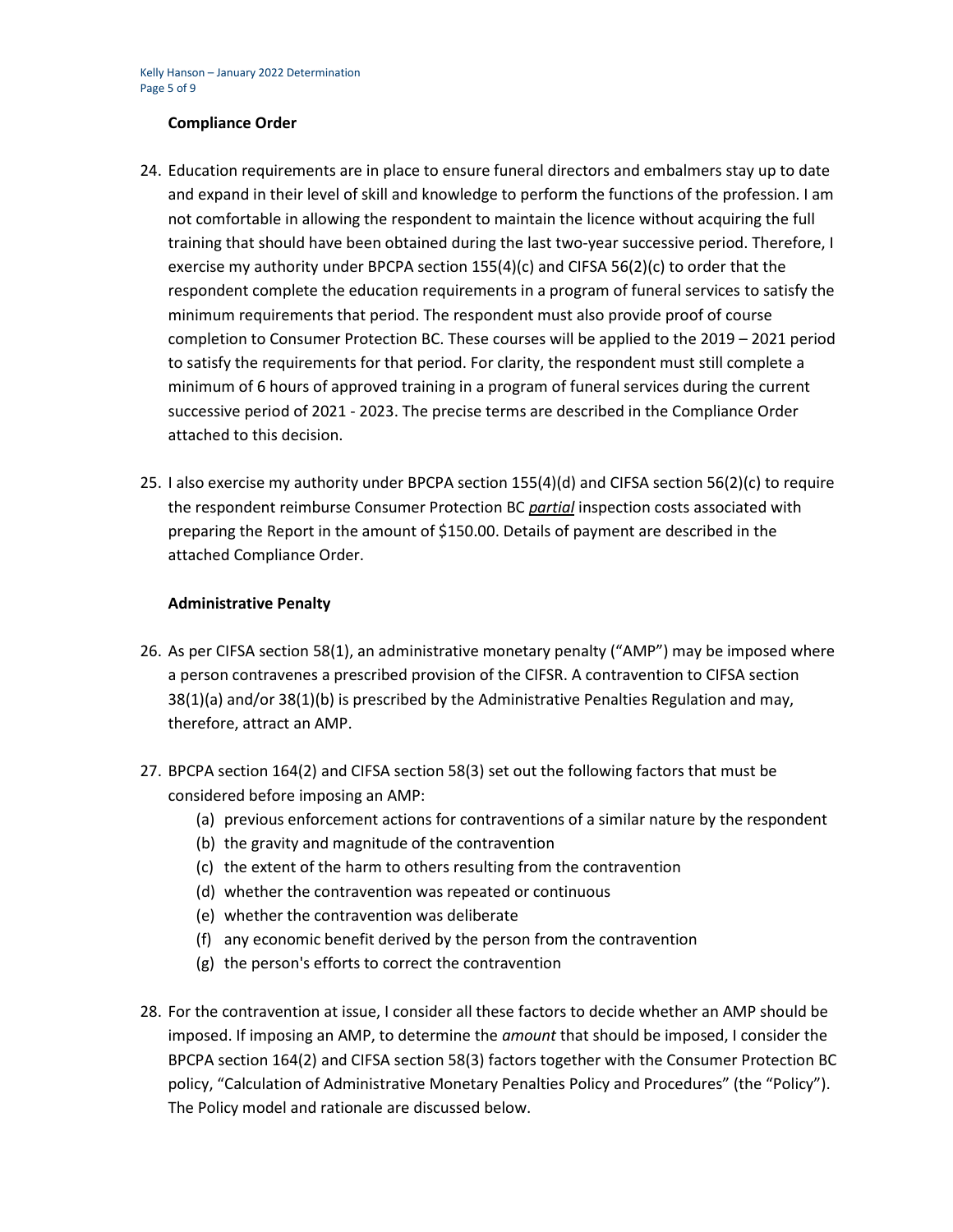- 29. The Policy, normally applied by Consumer Protection BC, sets out how the AMP amount is calculated, starting with a base penalty amount. The Policy helps to ensure calculations of AMP amounts are consistent, transparent, flexible, and proportionate to the contraventions at issue, and that suppliers subject to AMPs know how Consumer Protection BC interprets the BPCPA and CIFSA and analyses the criteria determining AMP amounts. Consumer Protection BC has developed the Policy from its experience and expertise in providing consumer protection services, and from its mandate to administer the BPCPA and CIFSA in the public interest.
- 30. According to the Policy, contraventions for which AMPs are imposed are first categorized into Type A, Type B, or Type C, as set out in the Appendix. Consumer Protection BC makes these assignments based on its purposes and experience in delivering consumer protection services in the public interest, and the consideration of two factors: (1) the inherent severity of harm specific to the contravention, and (2) the probability that a person will experience harm from the contravention.
- 31. After categorization of the contravention, the decision maker considers a set of "adjustment factors" laid out in the Policy. These "adjustment factors" are based on section 164 (2), plus one additional criterion consistent with the legislation. The Policy requires the decision maker to choose a "gravity" value for each adjustment factor based on consideration of the relevant aggravating or mitigating circumstances.
- 32. When applying the Policy, the decision maker is considering all the factors under BPCPA section 164 (2) and CIFSA section 58(3) in their calculation or analysis of the AMP amount that should be imposed. The decision maker continues by then deciding in their discretion whether the amounts in the Policy or different amounts imposed based on consideration of the factors under BPCPA section 164 (2) and CIFSA section 58(3) (and one additional related criterion) and any other relevant circumstances.
- 33. In the respondent's opportunity to be heard notice, I identified the Policy and advised that it will be applied as part of any decision that may impose an AMP. This notice further stated that the Policy can be viewed on our website and would be otherwise provided to the respondent in paper form upon its request. Therefore, in this hearing the respondent had an opportunity to respond to the Policy by making submissions on the appropriateness of its application or its consistency with criteria in the BPCPA and CIFSA. However, in this hearing I have not received any submissions from the respondent on the Policy.
- 34. I have determined that an AMP should be imposed for the respondent's failure to complete the minimum required six hours of training in a program of funeral services approved by the Director during the past 2-year successive period (September 15, 2019, to September 15, 2021),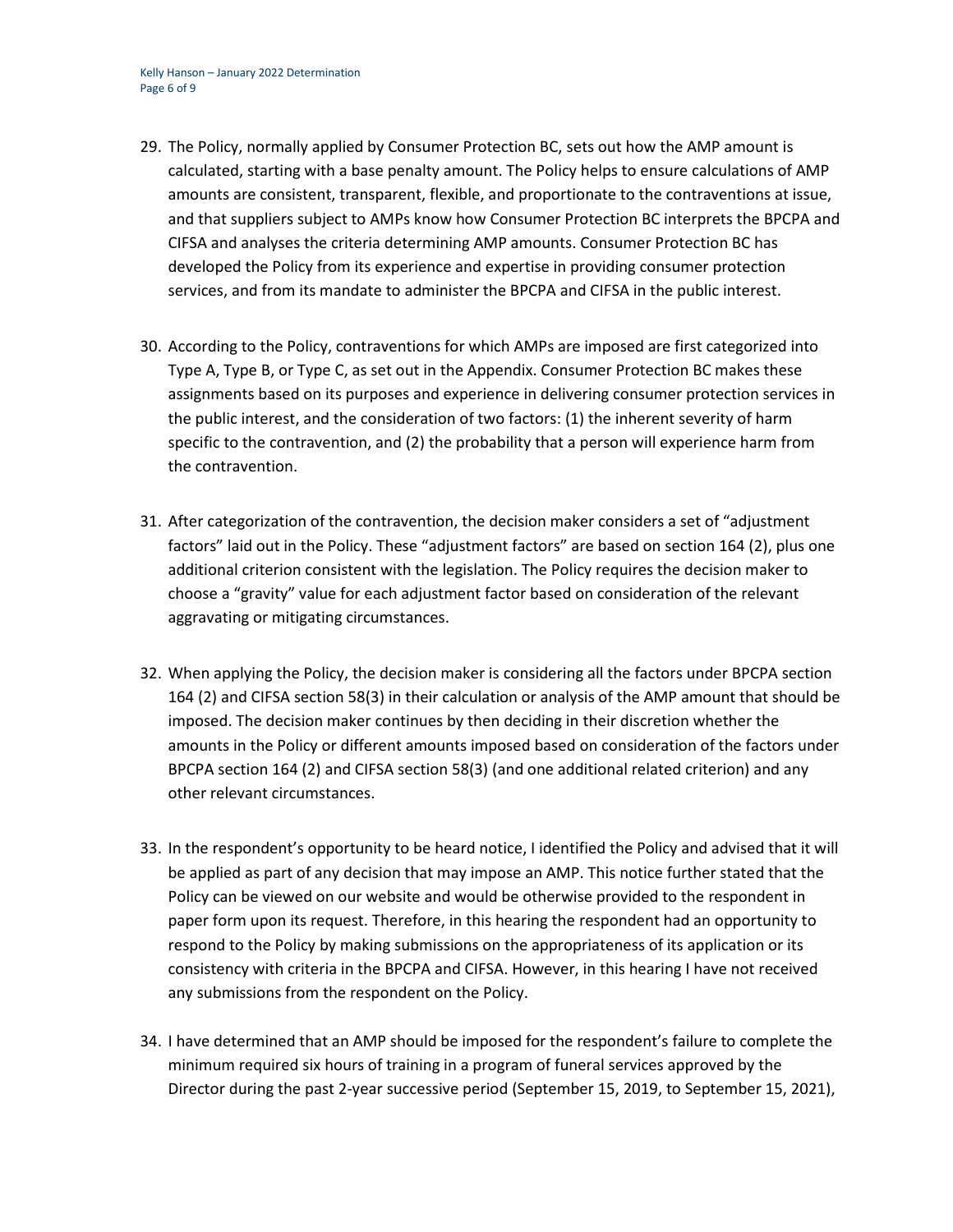beginning from when the licence was first issued. I now will consider the specific AMP to be applied.

## **Calculation of the AMP amounts**

- 35. I first apply the Policy to calculate an AMP amounts. I then decide whether that amount or a different amount should be imposed based on consideration of the factors under BPCPA section 164(2) and CIFSA section 58(3), and one additional criterion, and any other relevant circumstances.
- 36. A breach to CIFSR section 38(1)(a) is a Type A contravention under the Policy (page 20 Appendix A, line 225). I agree with this categorization given the circumstances of this violation. It represents the appropriate level of severity and potential harm for prescribed contraventions according to the Policy.
- 37. Consequently, according to the AMP "Matrix" in part 4.3 (page 5) of the Policy, the "base" amount for penalty is \$500.00 for an individual.

| <b>Adjustment Factor</b> |                                                                                        | <b>Effect</b><br>on<br>Gravity | <b>Analysis</b>                                                                                                                                                                                                                                                                                                                                                                                                                                                                                                                                           |
|--------------------------|----------------------------------------------------------------------------------------|--------------------------------|-----------------------------------------------------------------------------------------------------------------------------------------------------------------------------------------------------------------------------------------------------------------------------------------------------------------------------------------------------------------------------------------------------------------------------------------------------------------------------------------------------------------------------------------------------------|
| 1.                       | <b>Previous</b><br>enforcement<br>actions for<br>contraventions of a<br>similar nature | $\Omega$                       | There are no previous enforcement actions by Consumer<br>Protection BC against the respondent. I maintain the gravity level<br>at neutral.                                                                                                                                                                                                                                                                                                                                                                                                                |
| 2.                       | <b>Gravity and</b><br>magnitude of the<br>contravention                                | $\Omega$                       | As mentioned in the decision, continuing education requirements<br>are in place to ensure funeral directors and embalmers grow and<br>expand their knowledge in the profession. The respondent has<br>continued to offer its service and professional expertise as a<br>funeral director without completing the requisite training.<br>Imposing an AMP is intended to correct the non-compliance and<br>deliver a message to the respondent about completing their<br>education requirements into the future. I maintain the gravity<br>level at neutral. |

38. My assessment of the adjustment factors applicable to these contraventions under the Policy's penalty matrix is set out in the table below.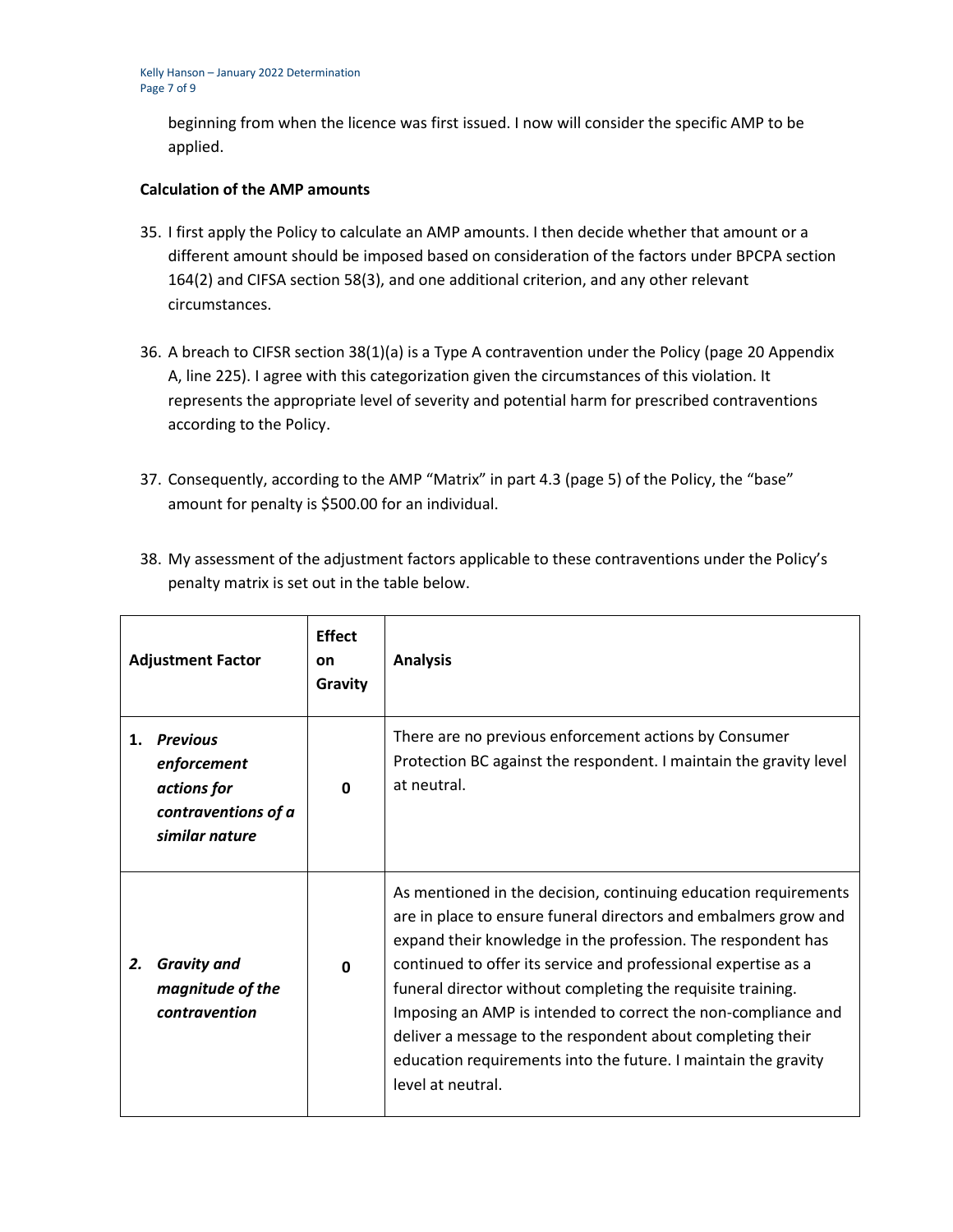| З. | <b>Extent of the harm</b><br>to others resulting<br>from the<br>contravention                                            | $\mathbf 0$ | There is no evidence or basis to infer harm to others resulting<br>from the contraventions. I maintain the gravity level at neutral.                                                     |
|----|--------------------------------------------------------------------------------------------------------------------------|-------------|------------------------------------------------------------------------------------------------------------------------------------------------------------------------------------------|
|    | 4. Whether the<br>contravention was<br>repeated or<br>continuous                                                         | $\mathbf 0$ | The contravention was not repeated or continuous. I maintain<br>the gravity level at neutral.                                                                                            |
| 5. | <b>Whether the</b><br>contravention was<br>deliberate                                                                    | 0           | I have no reason to believe the respondent's actions were of a<br>deliberate or intentional nature. I maintain the gravity level at<br>neutral.                                          |
|    | 6. Economic benefit<br>derived by the<br>person from the<br>contraventions                                               | 0           | I have no reason to believe the respondent derived any economic<br>benefit from the contravention. I maintain the gravity level at<br>neutral.                                           |
| 7. | <b>Whether the person</b><br>made reasonable<br>efforts to mitigate<br>or reverse the<br>effects of the<br>contravention | 0           | I have not been provided with any evidence to show the<br>respondent has taken steps to reverse the effects of the<br>contravention. I maintain the gravity level at neutral.            |
| 8. | The person's efforts<br>to correct the<br>contraventions &<br>prevent recurrence                                         | 0           | I have not been given evidence on measures that will be taken to<br>ensure completion dates for education requirements are not<br>missed again. I maintain the gravity level at neutral. |

# **Final Calculation of AMP**

39. According to my application of the Policy and its AMP Matrix**,** the overall adjustment for the CIFSA section 38(1)(a) contravention involves an overall score of "zero."